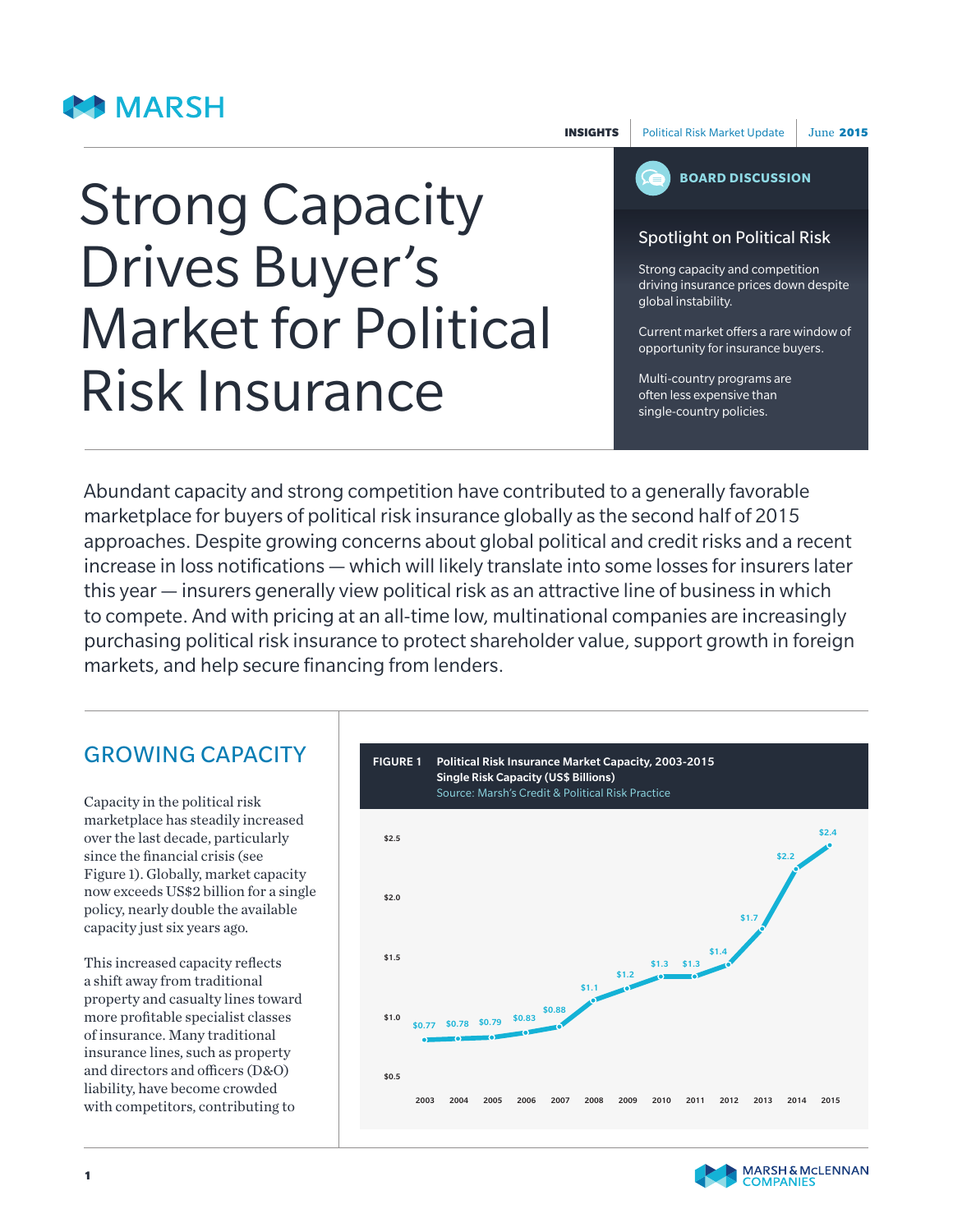prolonged soft pricing and limited underwriting profits. Insurers have also not been able to generate much investment income because of low interest rates, which had led them to expand their product offerings to find new sources of revenue.

Insurers are finding those revenues in political risk insurance and other specialty lines that generally do not correlate with swings in the overall commercial insurance market. Combined ratios for political risk have generally remained below 100 for the last decade (with the exception of 2008 and 2009, at the height of the global financial crisis), indicating profitable underwriting results.

In recent months, insurers have seen an increase in both frequency and severity of political risk loss notifications, stemming from high-risk countries such as Libya and Ukraine and spanning a number of risks, including nonpayment, physical damage, forced abandonment, and currency controls. But the industry's outlook for political risk remains decidedly positive.

"The global political risk landscape continues to be shaped by falling oil prices, geopolitical tensions, and regime change, whether as a result of constitutional elections or otherwise," said Evan Freely, Marsh's Global Credit & Political Risk Practice leader. "But these trends have not yet translated into catastrophic losses for insurers. Combined with the lack of profitability in more traditional insurance markets, this has led many insurers to essentially 'double down' on their investments in political risk."



One example of the industry's growing interest in specialty lines is the recent merger of XL Group and Catlin Group, which the two companies said would allow them to "add immediate scale in specialty insurance." The industry also continues to add underwriting resources in political risk. For example, Tokio Marine Kiln recently announced the hiring of a trade credit and political risk specialist for Asia. Lloyds, Beazley, and others have also opened new offices in Dubai with a focus on political risk and other specialties.

## LOW PRICES SPUR INTEREST

This rapidly expanding capacity has buoyed competition in the marketplace. That has driven pricing for coverage of political risk in most countries to an all-time low. In turn, this low pricing has driven greater interest in the coverage among multinational investors.

"Although insureds can pick and choose specific countries to insure, political risk can often emerge in unexpected places," Mr. Freely said. "For this reason, most companies are now purchasing multi-country political risk insurance policies instead of single-country policies."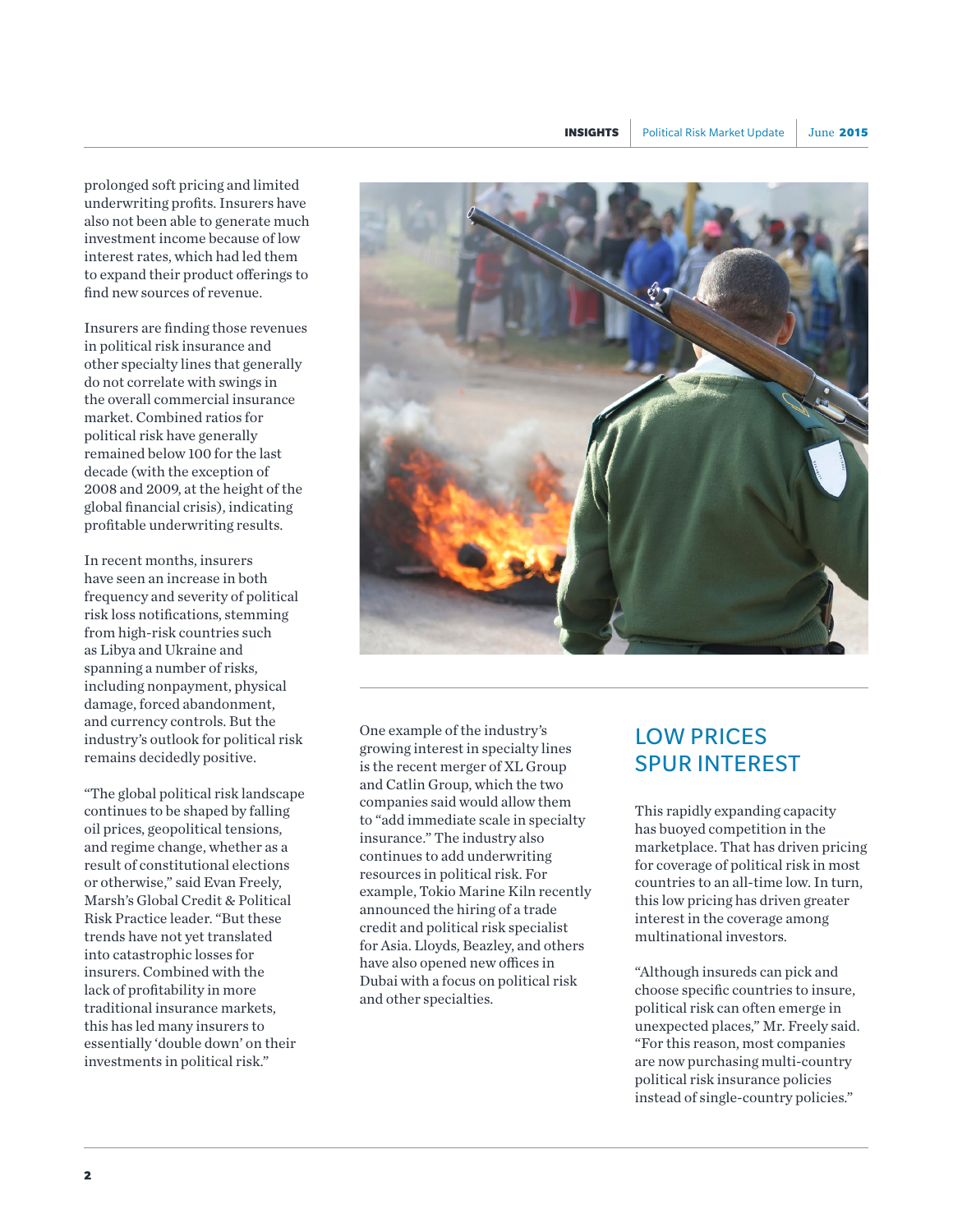INSIGHTSPolitical Risk Market UpdateJune2015

Multi-country policies can provide coverage for a specific region (for example, the Middle East and North Africa), or a longer list of countries specified by an insured. Purchasing a multi-country policy may also allow companies to insure countries where coverage is often difficult to secure or expensive on a single-country basis, including Argentina, Libya, Mali, Myanmar, Pakistan, Russia, Ukraine, Sudan, South Sudan, Syria, and Venezuela.

Insurers prefer multi-country policies because they signal that insureds are not attempting to adversely select high-risk countries for coverage. As a result, these policies are often available with more favorable terms and conditions than single-country policies. Coverage can also be customized to cover a broad range of risks, including political violence, expropriation, currency inconvertibility, non-payment, and contract frustration.

Meanwhile, multinational companies are increasingly self-insuring political risk exposures through their captives. The number of captive insurers writing political risk insurance coverage nearly doubled from 2013 to 2014, according to *[The World of](https://www.marsh.com/us/insights/world-of-captives-growth-and-opportunities-without-borders.html)  [Captives: Growth and Opportunities](https://www.marsh.com/us/insights/world-of-captives-growth-and-opportunities-without-borders.html)  [Without Borders](https://www.marsh.com/us/insights/world-of-captives-growth-and-opportunities-without-borders.html)*, Marsh's annual benchmarking report on captive insurance.

Although self-insurance can offer several benefits, political risk losses can be catastrophic. The cost of paying just one claim for expropriation of assets could leave a captive insolvent unless it is well capitalized. Insureds should think carefully about using a captive to underwrite political risk — especially given the current favorable conditions in the commercial marketplace.

## Global Political Risk Trends

The following are highlights of key findings from Marsh and BMI Research, a leading source of independent political and credit risk analysis, regarding the major political risks that investors and multinational businesses face today:



Oil prices have rebounded somewhat since January but remain far below those seen from 2011 through September 2014. Persistent low prices could lead to political unrest and have other negative effects on net oil-exporting countries, including Angola, Chad, Congo-Brazzaville, Colombia, Ecuador, Equatorial Guinea, Gabon, Iran, Iraq, Mexico, Nigeria, Russia, Sudan, and Venezuela.



After winning an outright majority in general elections held in May, the UK's Conservative government has announced plans to schedule a referendum by the end of 2017 on the country's continued membership in the European Union (EU). The UK is the EU's second-largest economy and its third-largest country by population; its withdrawal would have a significant effect on the European economy. Elections in Germany and France in 2017 will also be critical to the future of the EU.



In the same UK election, the Scottish National Party gained more than 50 seats to become the third-largest party in the House of Commons. This will likely prompt discussions about a second referendum on Scottish independence, especially if the UK leaves the EU, and embolden Scottish authorities to push for more power in the current government.

In late June, the EU is likely to extend sanctions levied against Russia following its annexation of Crimea in early 2014. US sanctions against Russia will also remain in place until the Minsk II cease-fire agreement between Russia and Ukraine is fully implemented.



In March, a nine-country coalition led by Saudi Arabia launched a military campaign to intervene in the Yemeni conflict. The move highlights tensions between the Saudi government and Iran, which has allegedly been supporting insurgents in Yemen, and also demonstrates Saudi Arabia's willingness to take military action in the region independent of the US.



American and Iranian officials are working to reach an agreement to curtail Iran's nuclear program by the Obama administration's June 30 deadline. But strong opposition to the deal exists in both countries, and presidential elections in the US in 2016 and Iran in 2017 could essentially nullify any agreement.



In December, the US and Cuba announced the beginning of a process to normalize relations between the two countries, which were severed in 1961. If reached, an agreement to lift the US embargo of Cuba would have a significant positive effect on the Cuban economy; talks on the subject began in January. In May, the US removed Cuba from its list of state sponsors of terrorism.



Relations between China and Taiwan could become stressed following January 2016 elections in the latter country, especially if the proindependence Democratic Progressive Party takes power. Meanwhile, the US and Japan remain concerned about China's assertion of territorial claims and construction of artificial islands and airstrips in the East China Sea and South China Sea. Longer-term, growing instability in North Korea and elections in Hong Kong and South Korea in 2017 will shape the political landscape in the region.